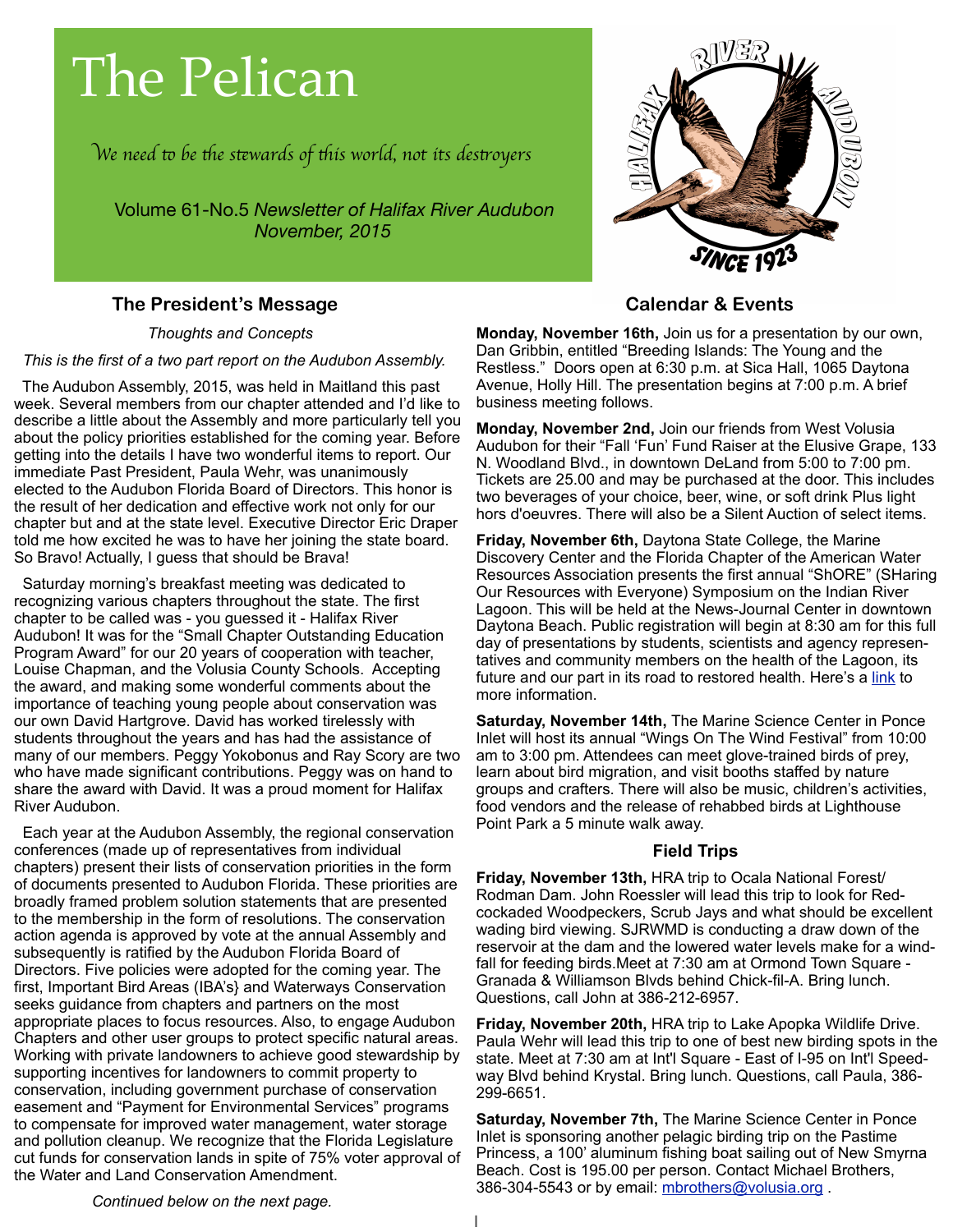Lawmakers have also failed to strengthen laws to protect springs and estuaries.

 The second state policy concerns coastal conservation and stewardship. Coastal habitats are jeopardized by a range of human activities including beach management and grooming, coastal armoring, dredging and filling, human disturbances and rising sea levels. Because of both the extraordinary value and tremendous vulnerability of these resources, ranks coastal conservation among it's highest priorities. National Audubon has also elevated coastal habitats as a national priority under the auspices of its Atlantic Flyway Initiative and "Share the Seas and Shores" program. Employing sound science to guide conservation of our coasts and advocating for wise land and recreation management to conserve habitat now as well as in a future of higher sea levels.

*Jim O'Shaughnessy*



# **Doing An International Big Year**

 **\* \* \* \* \* \* \***

 Noah Stryker is a 28 year old self described "bird nerd". He's spent over 2 years of his life sleeping in tents, has worked on 6 continents while engaged in avian research projects and has written books about his adventures that have received good reviews.



Noah Stryker *photo by Corey Arnold*

 His goal is to see 5,000 species in a year. He began by thinking about how some birders are committed listers in counties, states or countries. Birds recognize no boundaries and fly anywhere.

#### **Conservation Notes**

 Last month I wrote about the efforts of some extremist members of Congress to prevent the reauthorization of the Land & Water Conservation Fund. Funded by fees levied on oil and energy companies, it used to take in 2.5 million a day. Money to buy land for parks, wildlife refuges, etc. Not a penny of tax payer funds was used. It turns out to have been the power wielded by one man, Congressman Rob Bishop. A Republican from Utah, he's the Chairman of the House Natural Resources Committee and House rules give this one man the power to wreck a program that's benefitted the entire country for decades. It's hard to imagine the thought process the House Republicans went through that put this angry ideologue in charge of the funding mechanism for our national parks. It's like the wacky days of the first Reagan administration when James Watt was placed in charge of the Interior Department. Here's a man who once complained that he grew bored by the 2nd day of a raft trip down the Colorado River through the Grand Canyon. How could it be that President Reagan thought it a good idea to put this guy in charge of our national park system? Thankfully, there were safe guards in place in the form of rational members of the Republican Congress that prevented Watt from doing any more damage than he did before he left the office. Unfortunately, we don't enjoy those safe guards now. There's a bipartisan coalition of rational thinkers who are hoping to reauthorize the LWCF at some point in the future. It will have to be after Congressman Bishop is no longer in office since he's vowed to kill any attempts to reauthorize the LWCF. He wants to give the fees collected back to the oil companies. Any bets on who's sending his reelection committee generous donations?

 Back in the 1990's, when Bruce Babbitt was Secretary of the Interior, he proposed an excise tax on some camping and outdoor gear to help fund operations of national parks and refuges. The theory was that since hunters were funding the vast majority of those operations (even though hunting isn't permitted in national parks) through an existing excise tax on hunting equipment and ammunition, non hunting and fishing users of these facilities ought to pony up their fair share. The idea got some support but failed when some members of Congress saw a chance to demagogue against a new tax. The existing excise tax system dates back to the 1930's when the Pittman-Robertson Act was passed at the behest of hunters to benefit wildlife conservation. Unrestricted hunting had done so much damage to wildlife and habitat that they were afraid that if something wasn't done, there would soon be nothing left to hunt. Currently, hunters and fishermen pay the cost for all of us who use parks, refuges, etc. Birders, mountain bikers and other "non consumptive" users essentially pay nothing. Yes, there are some parks and refuges that have instituted a modest fee system. It's frequently administered on the honor system and a lot of dishonorable people drive right past the pay station on their way in. Knowing that there's little chance of being caught.

**\* \* \***

 A number of us buy Duck Stamps each year. These were established as a way to fund hunting activities and maintenance at refuges by the Migratory Bird Hunting Stamp Act of 1934. Many birders rail against purchasing these since, in their view, the money goes to facilitate the slaughter of wildlife. This myopic view has prevented many from supporting the system we all use. "Pay to play" is an idea whose time has come. Arizona is currently discussing the idea of a wildlife viewing stamp. Hunting is declining in popularity. So revenues from the aforementioned excise tax are declining. At a time when we need more funds for research and operations, not less. I already buy a Duck Stamp every year. I'll be glad to switch over to a wildlife viewing stamp if it helps guarantee that my grand daughters get to see Sandhill Cranes and Scrub Jays. My thanks to Ray Scory for bring this issue to my attention again.

*Continued below on the next page*

*David Hartgrove*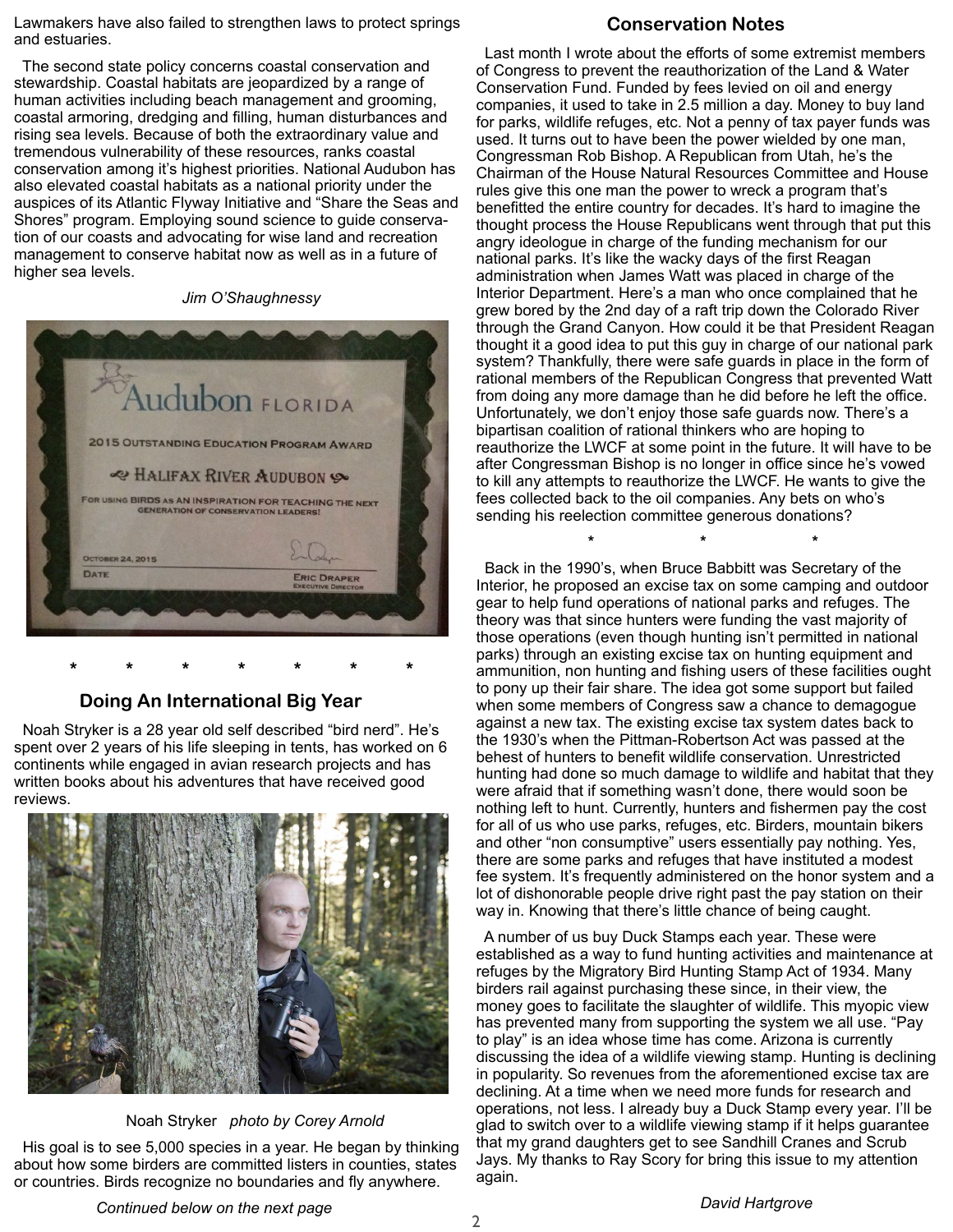By no means a wealthy man, he's funding this year long journey by soliciting sponsorships from optics companies and an advance on the book he's contracted to write for Houghton-Mifflin about his adventure. He's also traveling light, very light. Everything he carries needs to fit into a small backpack and his bulkiest item is a small Leica spotting scope.

 He began his quest in January of this year spending several days in Antarctica. He then moved on to South America, where he spent 3 1/2 months. Next he moved north to Central and North America for 2 months. Then hoped across the Atlantic for about 10 days in Europe before heading south to Africa to spend another 2 1/2 months. Then he was off to Asia and several of the islands in the South Pacific for for 3 months. He will end the trip with several weeks in Australia.

 On October 26th, day 299, with over 2 months to go, while hiking up a mountain trail on Mindanao in the Philippines, he saw bird number 5,000. It was a Flame-crowned Flowerpecker.



Flame-crowned Flowerpecker *photo by Noah Stryker*

 Along the way to this goal he's had a lot of adventures. In Thailand he discovered why long socks are popular with forest hikers. They help keep leeches off your legs. Before he began a friend told him it might be interesting if he could contract some strange disease, like dengue fever. Fortunately, this hasn't happened yet.

 You can follow Noah's adventures on his daily blog. Here's a [link](https://www.audubon.org/features/birding-without-borders) to it. As I write this his total is 5,051 species and he still hasn't been to Australia or New Zealand. He will be a guest speaker at the Space Coast Birding & Wildlife Festival in January.

*David Hartgrove*

 **\* \* \* \* \* \*** 

### **Welcome To Our New Members**

 A regular feature in the Pelican is the listing of our new and returning members. Due to circumstances beyond our control, there won't be such a list this month. Apparently the national office is switching locations of membership central. So next month's list should be quite long. Look for it then.

# **The Space Coast Birding & Wildlife Festival**

 It's time to be thinking about the next Festival. It'll be held again at [Eastern Florida State College](https://goo.gl/maps/id3rz) in Titusville, just a short drive south of us. The [website](http://www.spacecoastbirdingandwildlifefestival.org) and online registration will be active soon. This is the largest birding festival in the country and this year the emphasis will be on birding photography with some of the best photographers and digiscopers in the world. More information in next month's Pelican. Plan now to attend.

**\* \* \* \* \* \* \***

 **Coming Soon To A Waterbody Near You**



Red-breasted Mergansers *photo by David Hartgrove*

 Red-breasted Mergansers are crested, fish eating ducks that winter in Florida. They nest from extreme northern Canada down to a few northern counties in Maine. Unlike their close relative, the Common Merganser (which is rarely seen in Florida) they nest on the ground. Common Mergansers are cavity nesters. They eat mostly fish which they catch by swimming underwater. The young feed mainly on insects until they're flight ready about 2 months after hatching. As with most ground nesting birds, nest loss due to predation is a concern. Foxes, skunks, minks, weasels and other mammals are all nest predators. Since Red-breasted Mergansers nest so far north Lynx, a wild cat in serious trouble itself, is a source of predation on both eggs and flightless young. Watch for long lines of Red-breasted Mergansers on the Halifax River beginning in November.

#### *David Hartgrove*

# **\* \* \* \* \* \* \***

# **A Request From The Editor**

 Once again I write to ask that readers send in articles, photos etc.for inclusion in the Pelican. Many of you have great photos on your hard drives or have had interesting experiences while on vacation or just working in your yard. Write them down to share with the rest of us. The white morph Reddish Egret below was



 standing on the side of the road along Black Point in Jan., 2014. Please consider sending your material, either written or photos to me at [birdman9@earthlink.net.](mailto:birdman9@earthlink.net) Thanks!

*David Hartgrove*